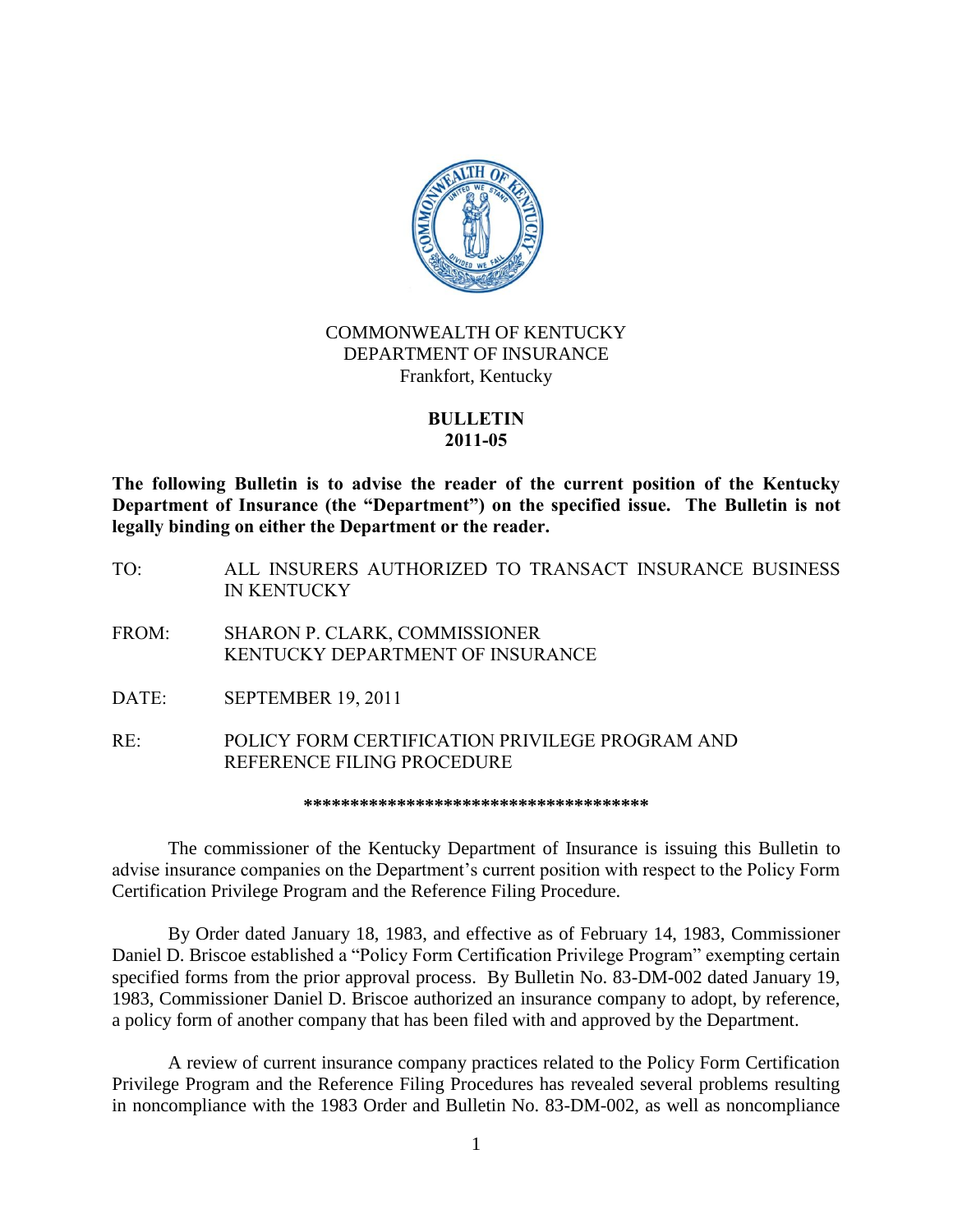with provisions of the Kentucky Insurance Code. As a result, the commissioner has determined that it is in the best interests of the public to abolish the Policy Form Certification Privilege Program and to discontinue allowing insurance companies to adopt other company's forms using the Reference Filing Procedure.

In conjunction with this Bulletin, the commissioner has issued an Order rescinding the 1983 Order establishing the Policy Form Certification Privilege Program. In addition, the commissioner's Order rescinds and withdraws Bulletin No. 83-DM-002 authorizing the Reference Filing Procedure. The effect of the order rescinding the 1983 Order and Bulletin No. 83-DM-002 is to require all insurance companies to comply with the filing and prior approval requirements in KRS 304.14-120 with respect to the forms specified in the statute.

If you have any questions regarding this Bulletin, you may contact the Health and Life Division of the Department of Insurance at (502) 564-6088.

> /s/ Ray A. Perry (Deputy Commissioner) Sharon P. Clark, Commissioner Kentucky Department of Insurance On this 19th day of September, 2011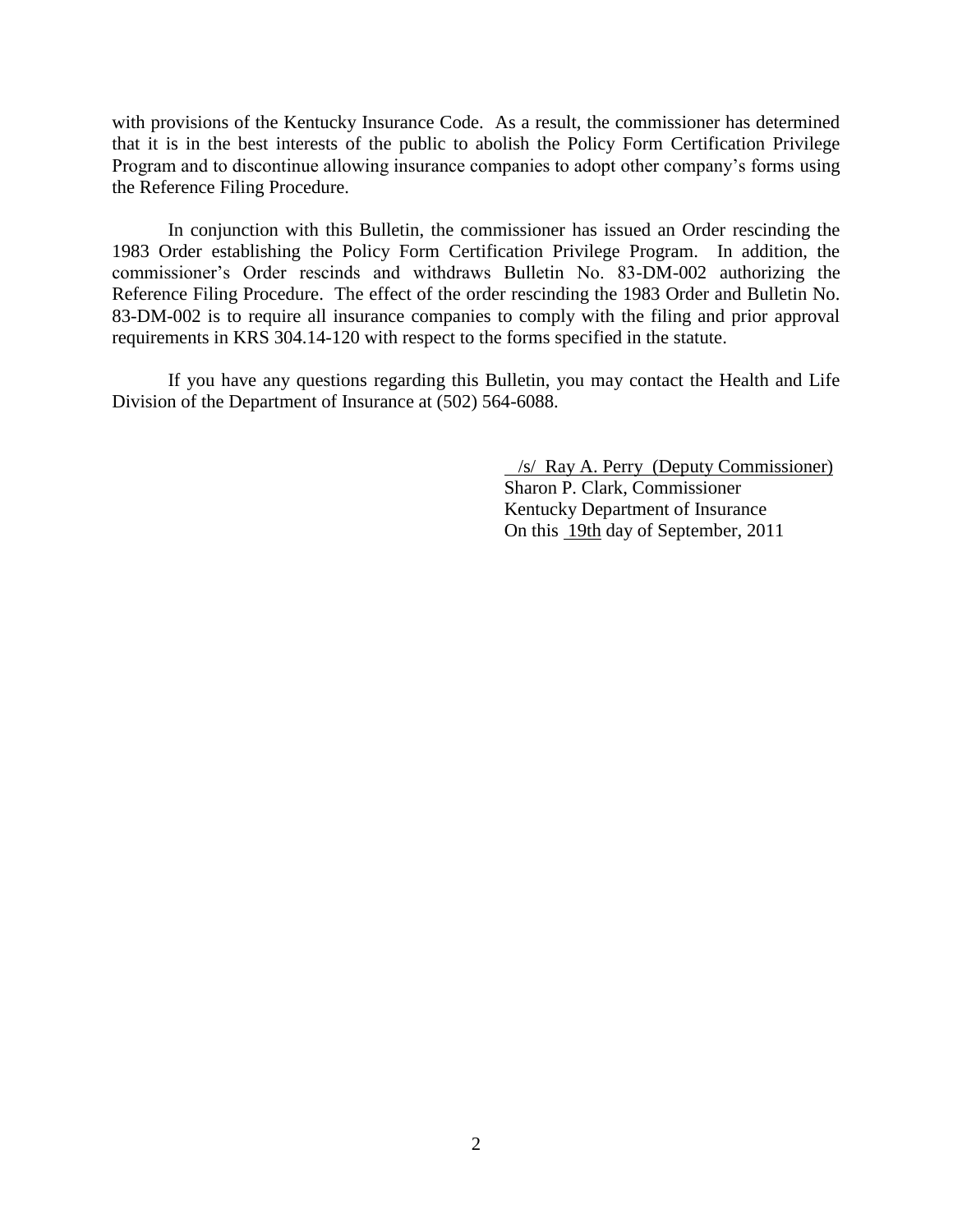

## **COMMONWEALTH OF KENTUCKY DEPARTMENT OF INSURANCE FRANKFORT, KENTUCKY**

## **IN THE MATTER OF:**

## POLICY FORM CERTIFICATION PRIVILEGE PROGRAM and REFERENCE FILING PROCEDURE

#### \* \* \* \* \* \* \* \*

## **ORDER**

WHEREAS, KRS 304.14-120(1) provides, in pertinent part, as follows:

No basic insurance policy or annuity contract form, or application form where written application is required and is to be made a part of the policy or contract, or printed rider or indorsement form or form of renewal certificate, shall be delivered, or issued for delivery in this state, unless the form has been filed with and approved by the commissioner…

WHEREAS, KRS 304.14-120(4) authorizes the commissioner, by order, to exempt from the requirements of KRS 304.14-120(1), for so long as the commissioner deems proper, any insurance document or form or type thereof as specified in such order to which, in the commissioner's opinion, KRS 304.14-120(1) may not practicably be applied, or the filing and approval of which are, in the commissioner's opinion, not desirable or necessary for the protection of the public.

WHEREAS, by Order dated January 18, 1983, and effective as of February 14, 1983, Commissioner Daniel D. Briscoe established a "Policy Form Certification Privilege Program" exempting certain specified forms from the prior approval process. A copy of the 1983 Order is attached hereto and labeled **Exhibit 1**;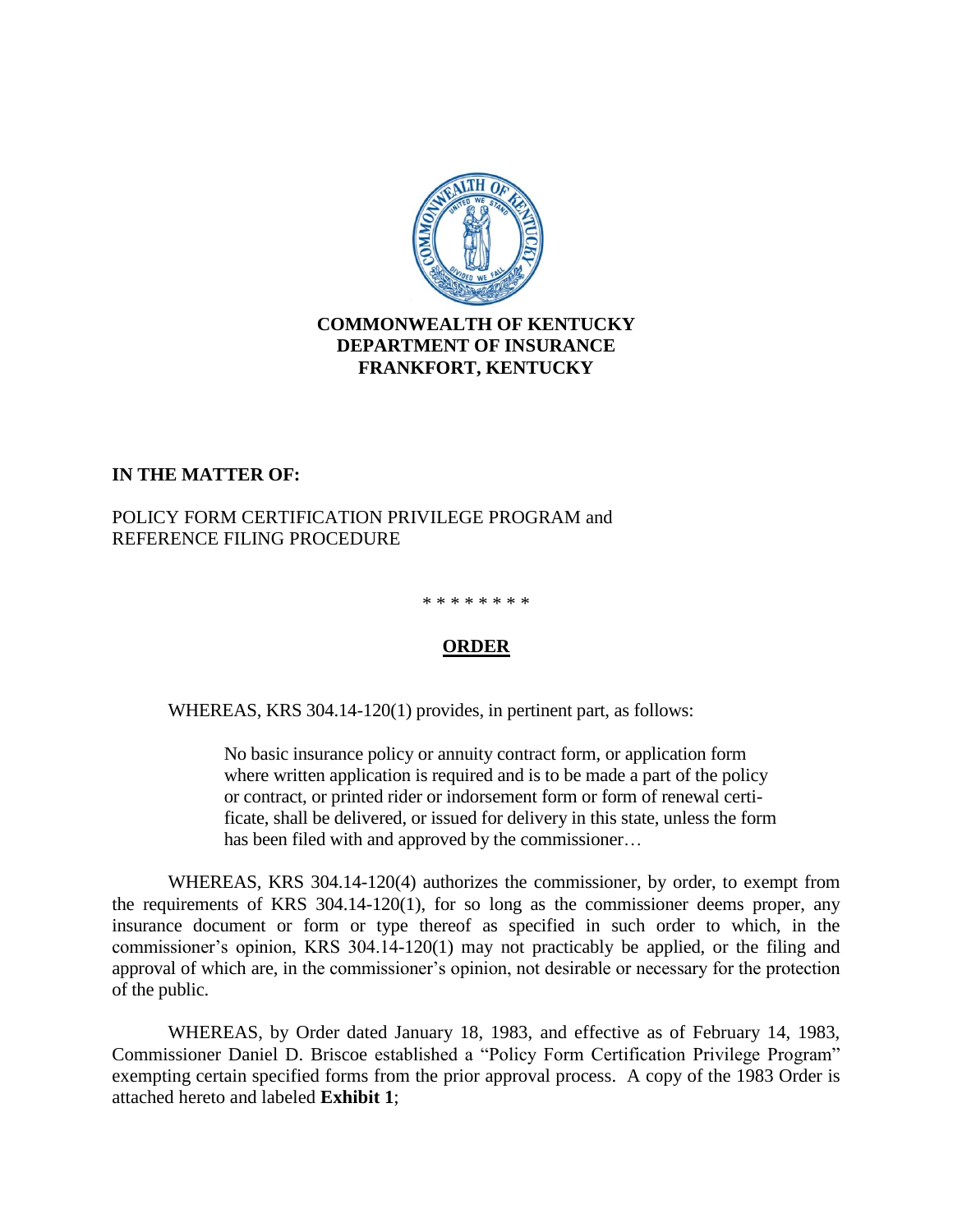WHEREAS, by Bulletin No. 83-DM-002 dated January 19, 1983, Commissioner Daniel D. Briscoe authorized an insurance company to adopt, by reference, a policy form of another company that has been filed with and approved by the Department. A copy of Bulletin No. 83- DM-002 is attached hereto and labeled **Exhibit 2**;

WHEREAS, the commissioner has determined that:

- 1. All forms filed under the previously authorized certification privilege program are reviewed by the Department of Insurance for compliance with the Kentucky Insurance Code;
- 2. Notwithstanding the requirement in the 1983 Order requiring an insurance company to "certify" that a filing filed under the Certification Privilege Program complies with Kentucky statutes and regulations, the Department consistently identifies errors and statutory noncompliance in the filings, thereby making the certification statement inaccurate and irrelevant; and
- 3. Inaccuracies and statutory violations found in filings submitted under the Certification Privilege Program, in conjunction with the reference-filing authorization in Bulletin No. 83-DM-002 have led to difficulties in tracking forms that are in use by insurance companies in the Kentucky insurance marketplace;

WHEREAS, based on the above determinations by the commissioner, the commissioner finds the exemption of form filings from prior approval based on the 1983 Order establishing the "Policy Form Certification Privilege Program" is no longer desirable and prior approval of these forms is necessary for the protection of the public;

WHEREAS, based on the above determinations by the commissioner, the commissioner finds that the reference-filing procedure authorized by Bulletin No. 83-DM-002 is no longer desirable and the filing and prior approval of all insurance companies' forms referenced in KRS 304.14-120 is necessary for the protection of the public;

NOW THEREFORE, based on the above findings by the commissioner, it is hereby ORDERED that:

- 1. The Order of the commissioner effective February 14, 1983, establishing the "Policy Form Certification Privilege Program" is RESCINDED as of the effective date of this Order;
- 2. Bulletin No.83-DM-002 establishing a Reference Filing Procedure is RESCINDED and WITHDRAWN as of the effective date of this Order; and
- 3. All insurance companies shall comply with the provisions of KRS 304.14-120 requiring the filing and prior approval of the forms specified in KRS 304.14-120.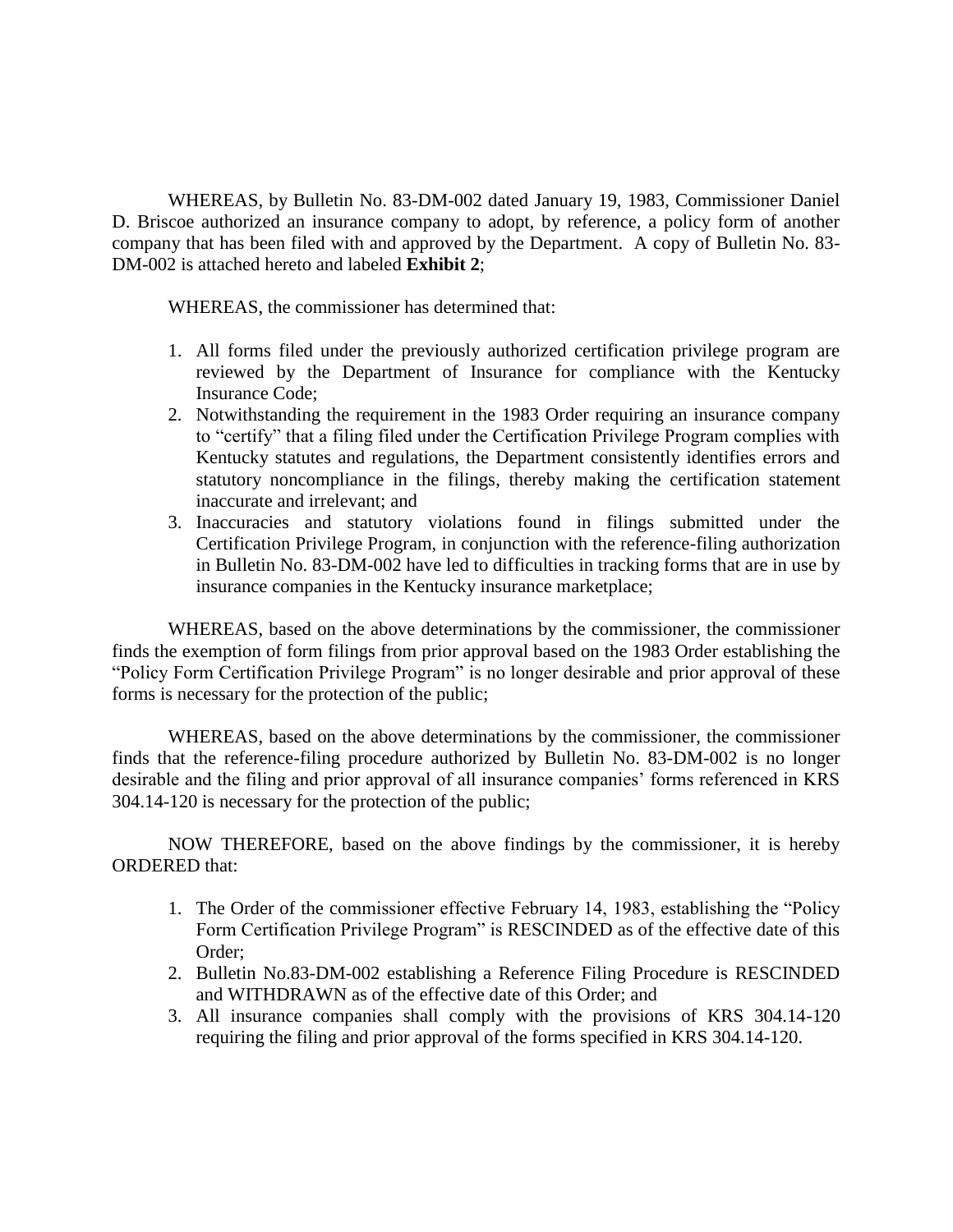## NOTICE OF APPEAL RIGHTS

Pursuant to KRS 304.2-310, please take notice that any person aggrieved by and desiring to appeal an order of the commissioner shall make application for a hearing with the Department within sixty (60) days after the aggrieved party knew, or reasonably should have known, of the order. The application for a hearing shall briefly state the respects in which the applicant is so aggrieved, together with the grounds to be relied upon as a basis for the relief to be sought at the hearing.

Done and effective this 19th day of September 2011.

 /s/ Ray A. Perry (Deputy Commissioner) Sharon P. Clark Commissioner of Insurance

## Certificate of Service

This is to certify that a copy of the foregoing Order was published on the Department's Website in conjunction with Bulletin 2011-05.

This 20th day of September 2011.

/s/ Sharron S. Burton Sharron S. Burton, General Counsel Office of Legal Services c/o Kentucky Department of Insurance 215 West Main Street Frankfort, Kentucky 40601 PH: (502) 564-6032 FAX: (502) 564-1456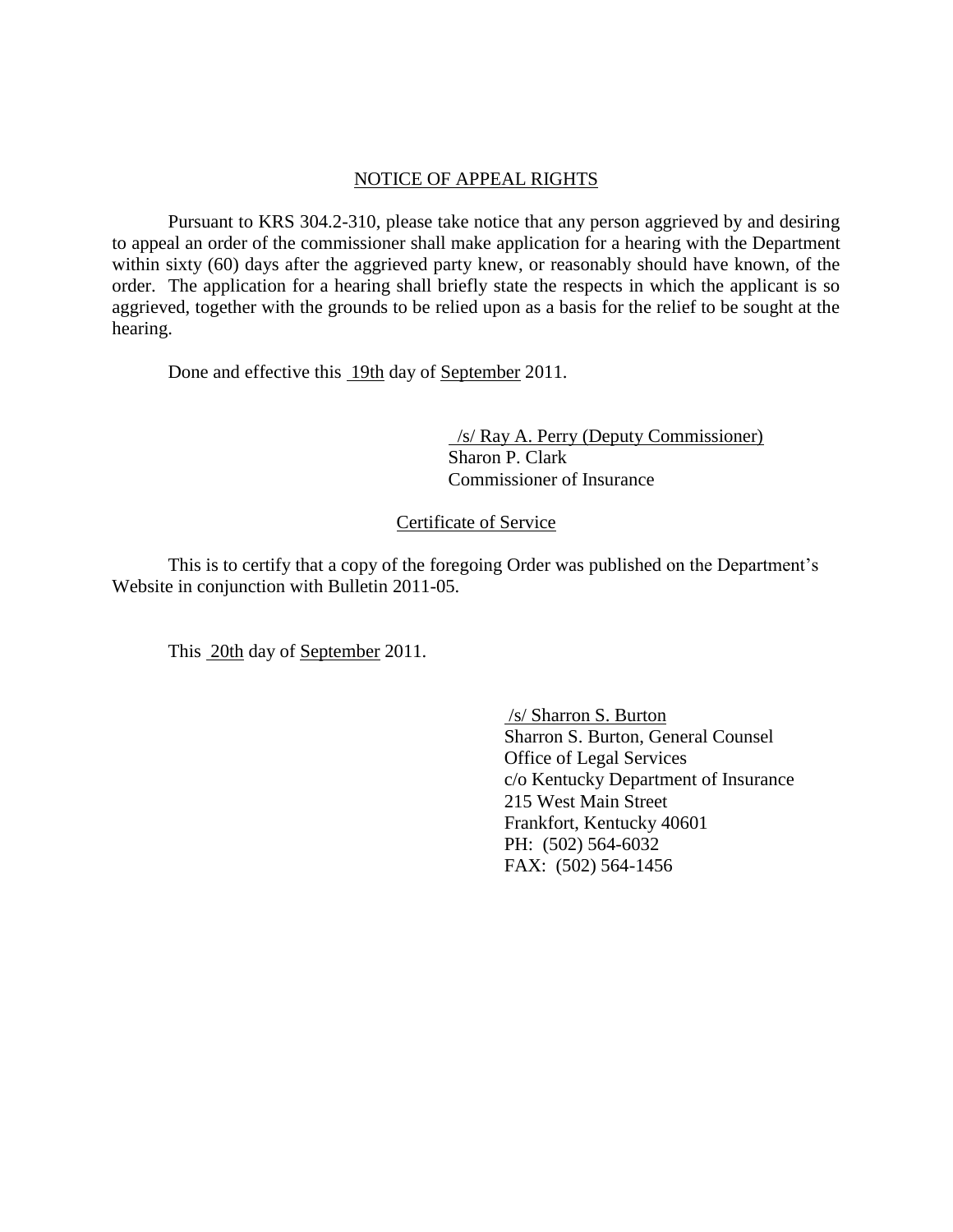#### COMMONWEALTH OF KENTUCKY DEPARTMENT OF INSURANCE Frankfort, Kentucky 40601

IN THE MATTER OF:

POLICY FORM CERTIFICATION PRIVILEGE PROGRAM

#### ORDER

WHEREAS, KRS 304.14-120 provides that no basic insurance policy or annuity contract form, or application form where written application is required and is to be made a part of the policy or contract, or printed rider or endorsement form or form of renewal certificate, shall be delivered or issued for delivery in this state, unless the form has been filed with and approved by the Commissioner; and

WHEREAS, KRS 304.14-120 further provides that the Commissioner may, by order, exempt from the approval process any insurance document or form or type thereof, where he determines that approval of said document is not desirable or necessary for the protection of the public; and

WHEREAS, an extensive review of each company's filings and the Department's action on those filings during the preceding calendar year has been completed; and

WHEREAS, exemption from the prior approval process of KRS 304.14-120 does not preclude the Commissioner from subsequent review and disapproval of filings of insurance contracts or forms; and

WHEREAS, KRS 304.14-210(2) provides that any insurance policy, rider, or endorsement which is issued and otherwise valid but contains conditions, omissions or provisions not in compliance with the insurance code shall be construed and applied as if such policy, rider or endorsement had been in full compliance with the insurance code.

WHEREAS, certain insurance contracts or forms can be exempted from the prior approval process without decreasing the protection afforded to the public.

NOW, THEREFORE, IT IS HEREBY ORDERED, pursuant to KRS 304.14-120, 304.2-100 and all other applicable law, that the following types of insurance contracts and forms are exempt from the prior approval process but are subject to filing and certification requirements:

> Individual Life and Annuity Policies Including: А.

- 
- Ordinary Whole Life<br>Limited Pay Life Ź.
- $3.1$ Life Paid Up at Certain Ages
- 4. Endowments
- 5. Term

**EXHIBIT** 

00008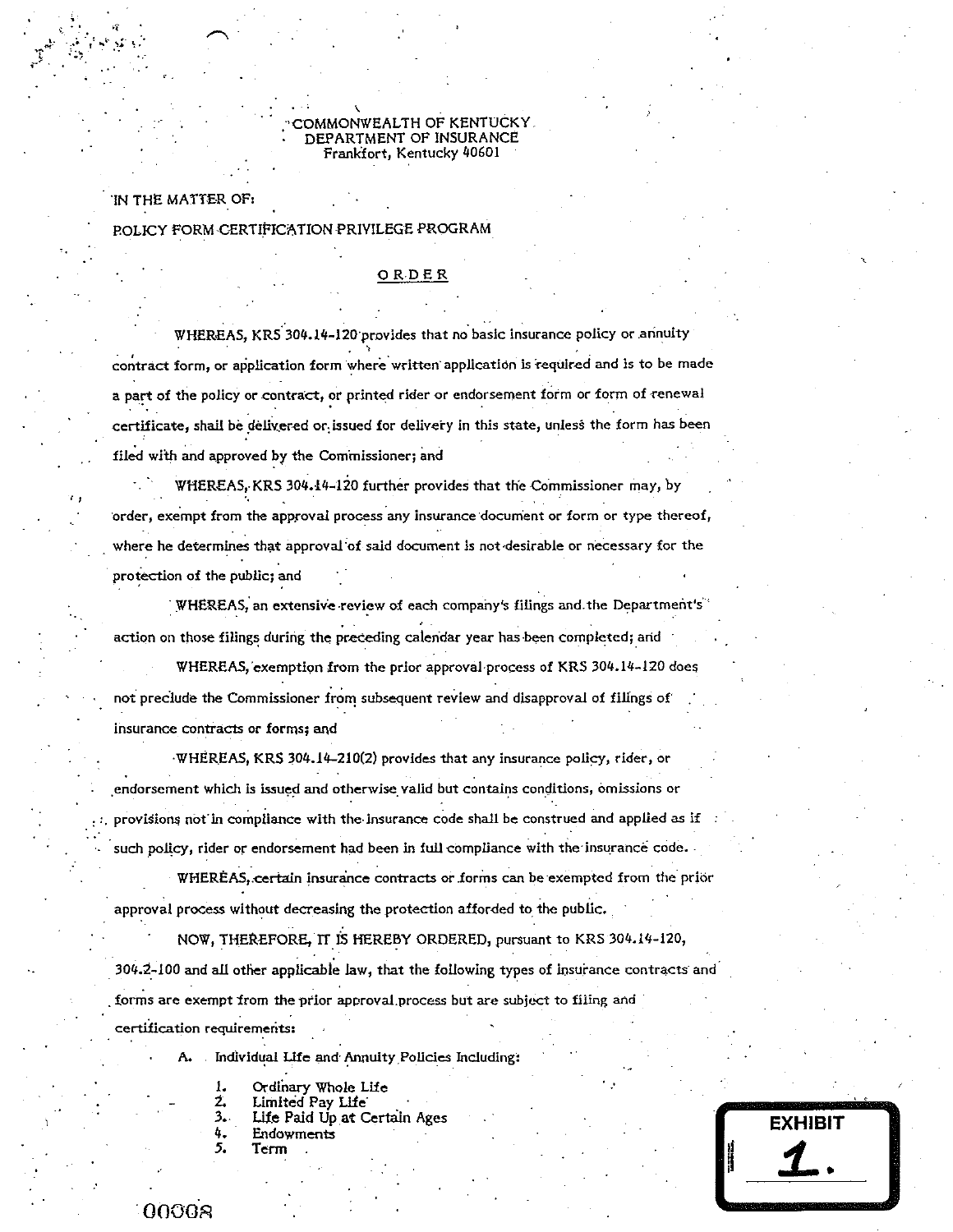- Joint Life 6. 7.
	- Single Premium Life and Endowments

 $-2-$ 

- 8. Annuity
- 9. Retirement Income

10. Family Plans

- 11. Family Income
- 12. Modified Benefit Whole Life
- Graduated Premium Whole Life (one increase in premium level only)  $13.$
- 14. Industrial Life

 $\mathsf{C}$ .

D.

**E.** 

в. Group Life and Annuity Policies.

Individual Accident and Health Policies Including:

Hospital Expense 1.

- 2. Medical Expense
- 3. Major Medical Expense
- Hospital Indemnity 4.
- 5. Disability Income
- 6. Specified Disease
- Overhead Expense Disability Income 7.
- 8. Prescription Drug
- 9. Accident Only
- $10.$ Travel Accident
- $11.$ Accidental Death and Dismemberment

Group Accident and Health Policies:

- Hospital Expense 1.
- Medical Expense  $2.$
- 3. Major Medical Expense
- Hospital Indemnity 4.,
- Disability Income 5.
- 6. Dental.
- $\overline{7}$ . Vision Care
- 8. Prescription Drug
- 9. Accidental Death and Dismemberment
- 10. Overhead Expense Disability Income

Applications, additional benefit riders, endorsements and amendments applicable to the policies listed in A, B, C, and D above.

The aforementioned types of insurance contracts or forms shall be subject to the

filing requirements specified in the statutes and regulations. An informational

compilation of the filing requirements is attached hereto as Exhibit A. All contracts

exempted from the prior approval process shall be subject to the Certification Privilege

Program whereby the insurance company filing the contract shall certify that the

contract being filed complies with the Kentucky statutes and regulations (certification

forms attached hereto as Exhibit B).

It is further ordered that the following types of contracts are not included in the Certification Privilege Program but remain subject to prior approval by the Department of Insurance:

- Adjustable Life (Universal) Indeterminate Premium 2.
- $3.$ Indeterminate Cash Value
- 4. Variable Life.
- 5. Variable Annuity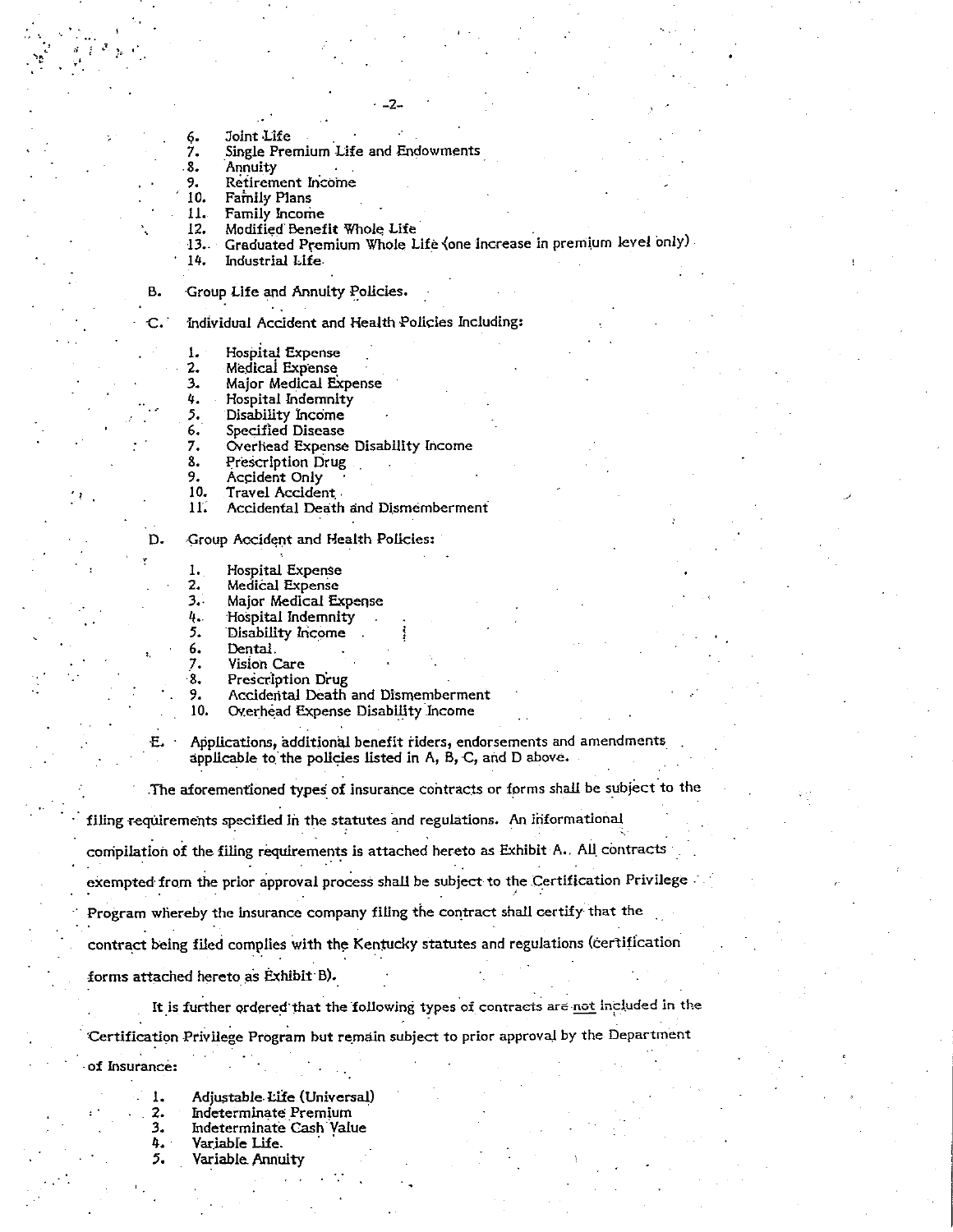- 
- Deposit Term<br>Medicare Supplement<br>Nursing Home<br>Credit Life and Health
- $\ddot{\mathbf{3}}$ .

6. 7.

Ъl

- 9. 10.
- Health Insurance Rate Filings<br>Any other form not specifically listed as being exempt II.

Any Insurer filling an insurance contract or form under the Certification

 $-3-$ 

Privilege Program and improperly certifying that the filing complies with the Kentucky statutes and regulations will subject the insurance company to administrative action

including loss of the certification privilege.

DONE this 18th day of January, 1983.

EFFECTIVE FEBRUARY 14, 1983.

 $m/s$ BRISCOE, COMM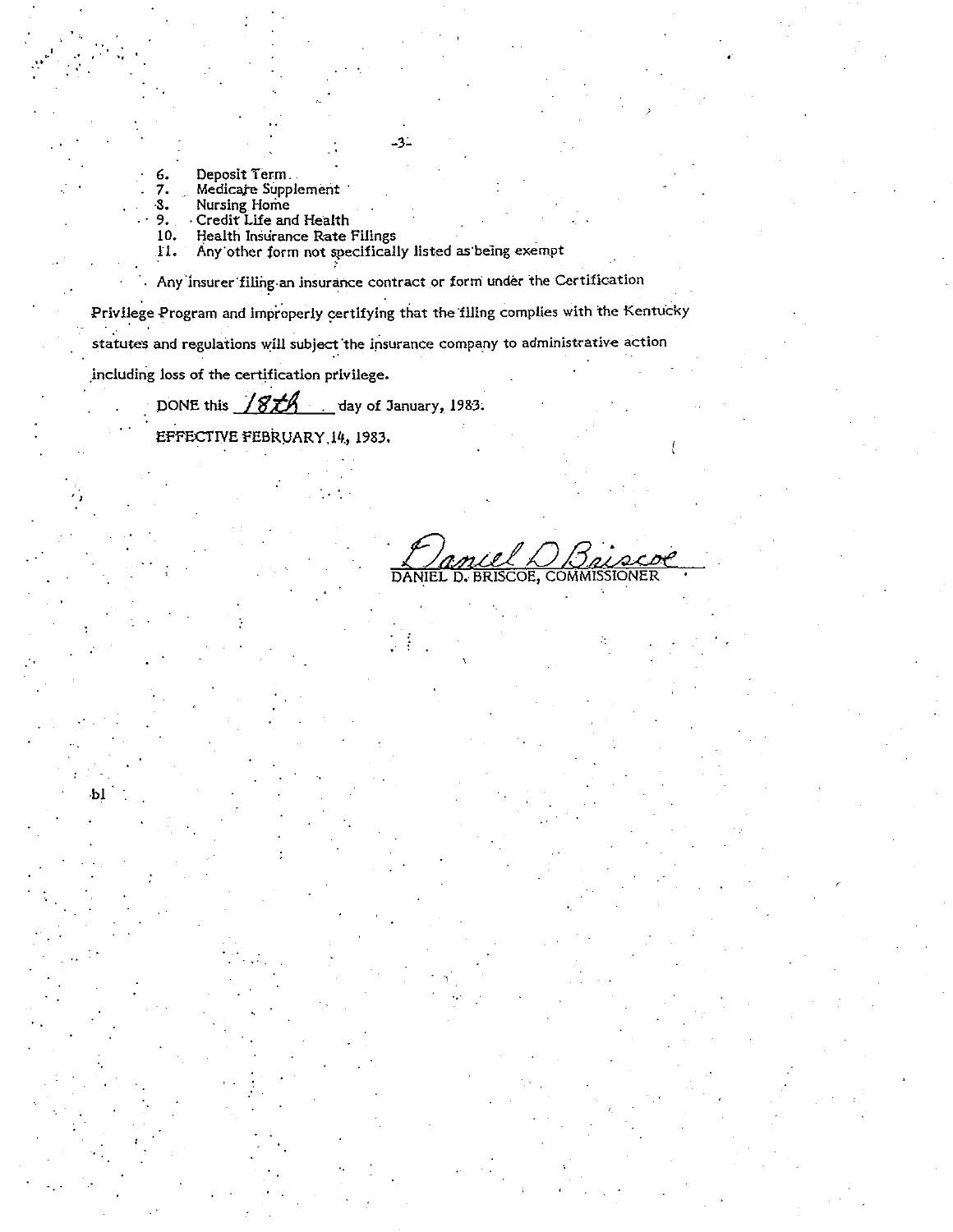# COMMONWEALTH OF KENTUCKY<br>DEPARTMENT OF INSURANCE

Life and Health<br>Forms Filing Requirements

|      | <b>Items Required</b>                                                                                                                                                                                                                                                                                                                                                                                                                                                                                                                                                                                                                                                                                                                                                                                                                       |
|------|---------------------------------------------------------------------------------------------------------------------------------------------------------------------------------------------------------------------------------------------------------------------------------------------------------------------------------------------------------------------------------------------------------------------------------------------------------------------------------------------------------------------------------------------------------------------------------------------------------------------------------------------------------------------------------------------------------------------------------------------------------------------------------------------------------------------------------------------|
|      | Individual Life and Annuity $\cdots$ $\cdots$ $\cdots$ $\cdots$ $\cdots$ $\cdots$ $\cdots$ $\cdots$ $\cdots$ $\cdots$ $\cdots$ $\cdots$ $\cdots$ $\cdots$ $\cdots$ $\cdots$ $\cdots$ $\cdots$ $\cdots$ $\cdots$ $\cdots$ $\cdots$ $\cdots$ $\cdots$ $\cdots$ $\cdots$ $\cdots$ $\cdots$ $\cdots$ $\cdots$ $\cdots$ $\cdots$<br>Individual Accident and Health. 1, 2, 3, 4, 5, $\bullet$ 7, 8<br>Group Life and Annuity $\cdots$ $\cdots$ $\cdots$ $\cdots$ $\cdots$ $\cdots$ $\cdots$ $\cdots$ $\cdots$ $\cdots$ $\cdots$ $\cdots$ $\cdots$ $\cdots$ $\cdots$ $\cdots$ $\cdots$ $\cdots$ $\cdots$ $\cdots$ $\cdots$ $\cdots$ $\cdots$ $\cdots$ $\cdots$ $\cdots$ $\cdots$ $\cdots$ $\cdots$ $\cdots$ $\cdots$ $\cdots$ $\cdots$<br>Group Accident and Health<br>Credit Life and Health.<br>$3 + 1 + 2 + 3 + 4 + 5 + 1, 2, 3, 4, 5, 6, 6, 8$ |
|      | Reference Filing (See Bulletin 83-DM-002, 1/83).<br>$1, 2, 0, 0, 0, 6, *$ 0 8*                                                                                                                                                                                                                                                                                                                                                                                                                                                                                                                                                                                                                                                                                                                                                              |
| Item |                                                                                                                                                                                                                                                                                                                                                                                                                                                                                                                                                                                                                                                                                                                                                                                                                                             |
|      | 1. F-1 Face Sheet and Verification Form in duplicate.                                                                                                                                                                                                                                                                                                                                                                                                                                                                                                                                                                                                                                                                                                                                                                                       |
| 2.   | Filing fee of \$5,00 for each single subject or coverage of insurance being filed or the<br>domiciliary state fee, whichever is higher.                                                                                                                                                                                                                                                                                                                                                                                                                                                                                                                                                                                                                                                                                                     |
| з,   | Policy form(s) including all riders, amendments and endorsements unless filing by<br>reference.                                                                                                                                                                                                                                                                                                                                                                                                                                                                                                                                                                                                                                                                                                                                             |
| 4.   | Application form to be used with the policy completed in "John Doe" fashion.                                                                                                                                                                                                                                                                                                                                                                                                                                                                                                                                                                                                                                                                                                                                                                |
| 5.   | Form identification number on lower left corner of each form.                                                                                                                                                                                                                                                                                                                                                                                                                                                                                                                                                                                                                                                                                                                                                                               |
| 5.   | Certificates to be issued to insured members.                                                                                                                                                                                                                                                                                                                                                                                                                                                                                                                                                                                                                                                                                                                                                                                               |
| 7.   | Actuarial demonstration signed by the actuary.                                                                                                                                                                                                                                                                                                                                                                                                                                                                                                                                                                                                                                                                                                                                                                                              |
| Ŝ.   | Rates applicable to each form.                                                                                                                                                                                                                                                                                                                                                                                                                                                                                                                                                                                                                                                                                                                                                                                                              |
| ż.   | Enclose pre-addressed, postage free envelope for return of Face Sheet and Verification .<br>Form.                                                                                                                                                                                                                                                                                                                                                                                                                                                                                                                                                                                                                                                                                                                                           |
|      |                                                                                                                                                                                                                                                                                                                                                                                                                                                                                                                                                                                                                                                                                                                                                                                                                                             |

CAUTION: COMPANY SHOULD NOT TAKE ACTION ON A FILING UNTIL THE F-1 FACE SHEET AND VERIFICATION FORM IS RETURNED WITH APPROPRIATE STAMP BY THIS DEPARTMENT.

Unless not required for the type of coverage  $\star$ 

 $PC-1$ 

EXHIBIT A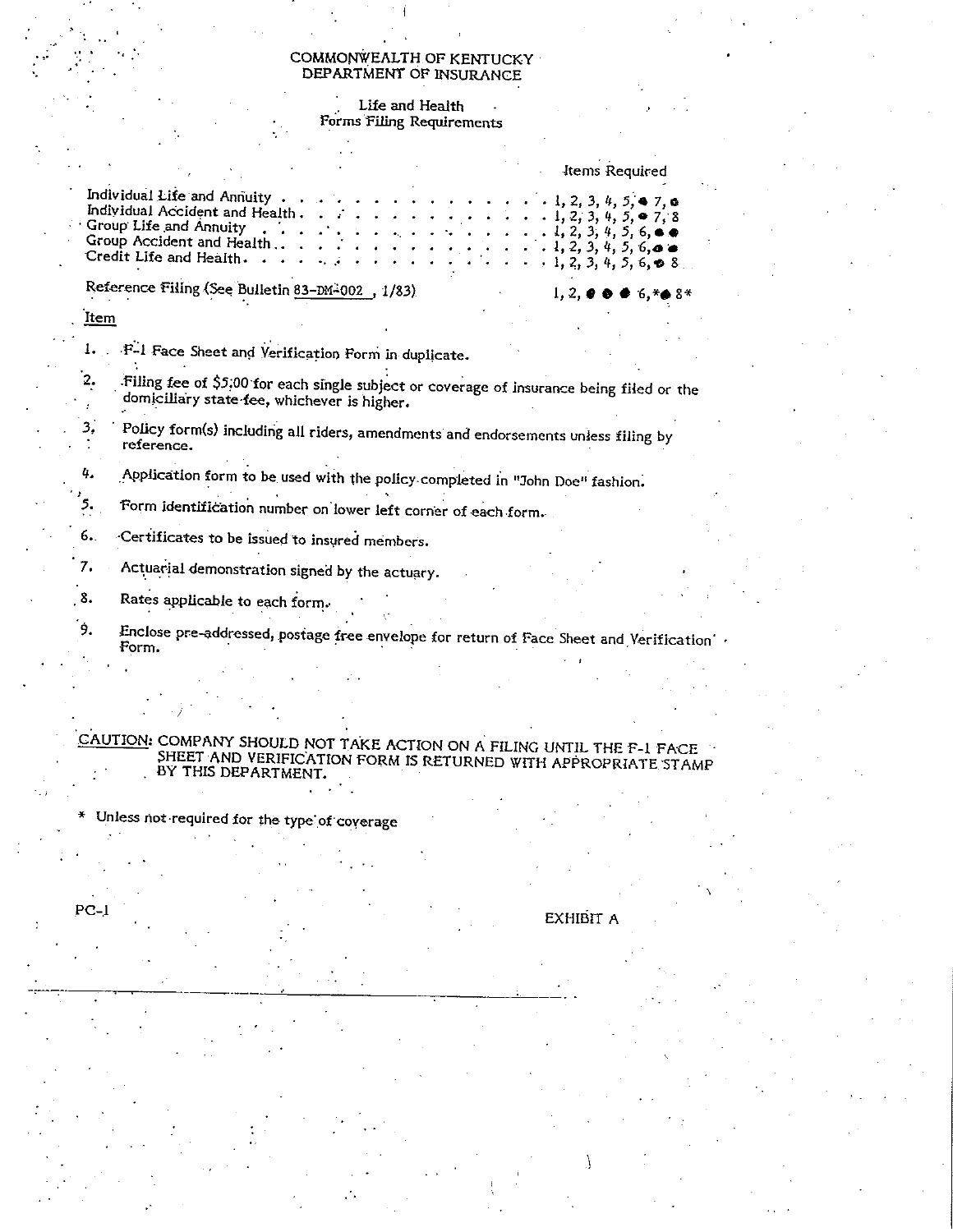## **BULLETIN NO. 83-DM-002**

## COMMONWEALTH OF KENTUCKY DEPARTMENT OF INSURANCE

Frankfort, Kentucky 40601

| TO:          | ALL COMPANIES FILING LIFE & HEALTH POLICY FORMS   |
|--------------|---------------------------------------------------|
| <b>FROM:</b> | DANIEL D. BRISCOE, COMMISSIONER Daniel D. Briscol |
| RF:          | REFERENCE FILING PROCEDURE                        |

January 19, 1983

DATE:

On February 14, 1983, the Department of Insurance will institute a new procedure relating to the filing of life and health policy forms. All life and health forms are subject to the new procedures.

A company wishing to adopt a policy form of another company that has been filed with and approved by this Department subsequent to January 1, 1982, may do so by reference filing that company's form. The January 1, 1982, date was established because it is the earliest date that this Department has policy forms on microfilm.

In reference filing a form, the only allowable variance between the original form and the new form will be the company identification, company officer's signature, and form number. Deviations beyond those listed will prohibit the company from using the reference filing procedure. If a different form number is used, it must be noted on the Face Sheet and Verification Form.

When using the reference filing procedure, it is not necessary to submit the policy form. For reference filing purposes this policy form is not considered to include the application, benefit riders, certificates of insurance or disclosure statements. Those documents must be separately noted as being adopted by reference.

To perfect a reference filing, the company must submit a completed Face Sheet and Verification Form in duplicate, an application form if not adopted by reference, the appropriate filing fee, and where applicable, the rates for that form and a certificate.

The Department will return a copy of the Face Sheet and Verification Form indicating that the filing by reference has been accepted. Companies should not take action on a reference filling until the Face Sheet and Verification Form has been returned. by the Department.

**EXHIBIT**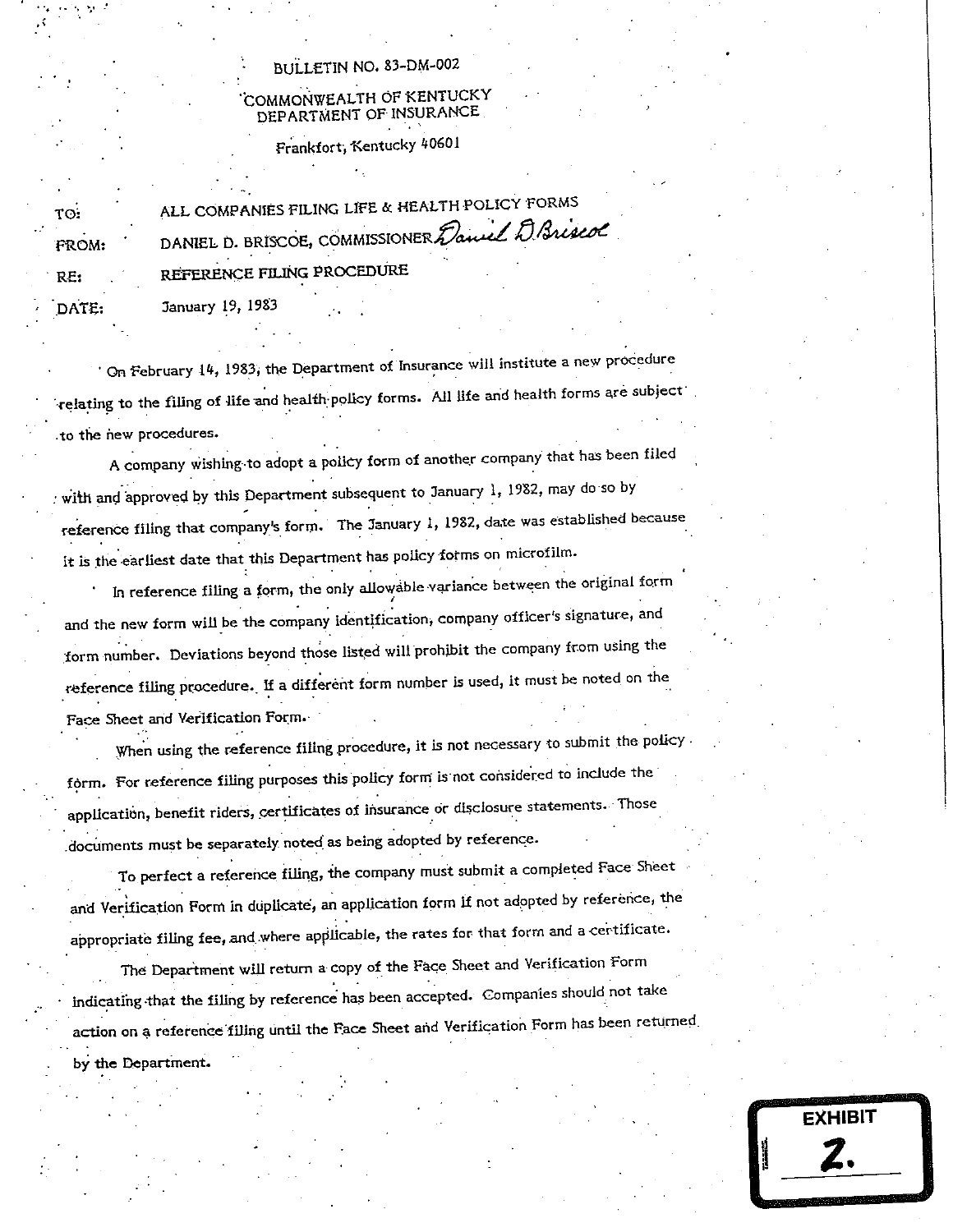#### COMMONWEALTH OF KENTUCKY DEPARTMENT OF INSURANCE

#### POLICY FORMS FILING CERTIFICATION PRIVILEGE PROGRAM

| Company Name:                           |  |  | N.A.I.C. No. |
|-----------------------------------------|--|--|--------------|
|                                         |  |  |              |
| Form Number(s)<br>and Title of Form(s): |  |  |              |
|                                         |  |  |              |

If have reviewed or supervised the preparation of the above form(s) and certify that the form(s) comply with all of the applicable requirements of the Kentucky Revised Statutes and regulations. I also. acknowledge responsibility for the validity, accuracy and completeness of the contents of the letter of transmittal and enclosures with this filing.

Ilunderstand that the Commissioner of Insurance may at any time review the form(s) submitted under the Certification Privilege Program and disapprove any form(s) not in compliance with the statutes and regulations. Further, that any form found not to be in compliance with insurance statutes and regulations, shall cause the company to be subject to penalty(ies) as provided by statute and loss of the certification privilege.

Date

Signature of President or designated representative

Type name of person signing above).

(Type title of person signing above)

 $C - 2$ 

Exhibit B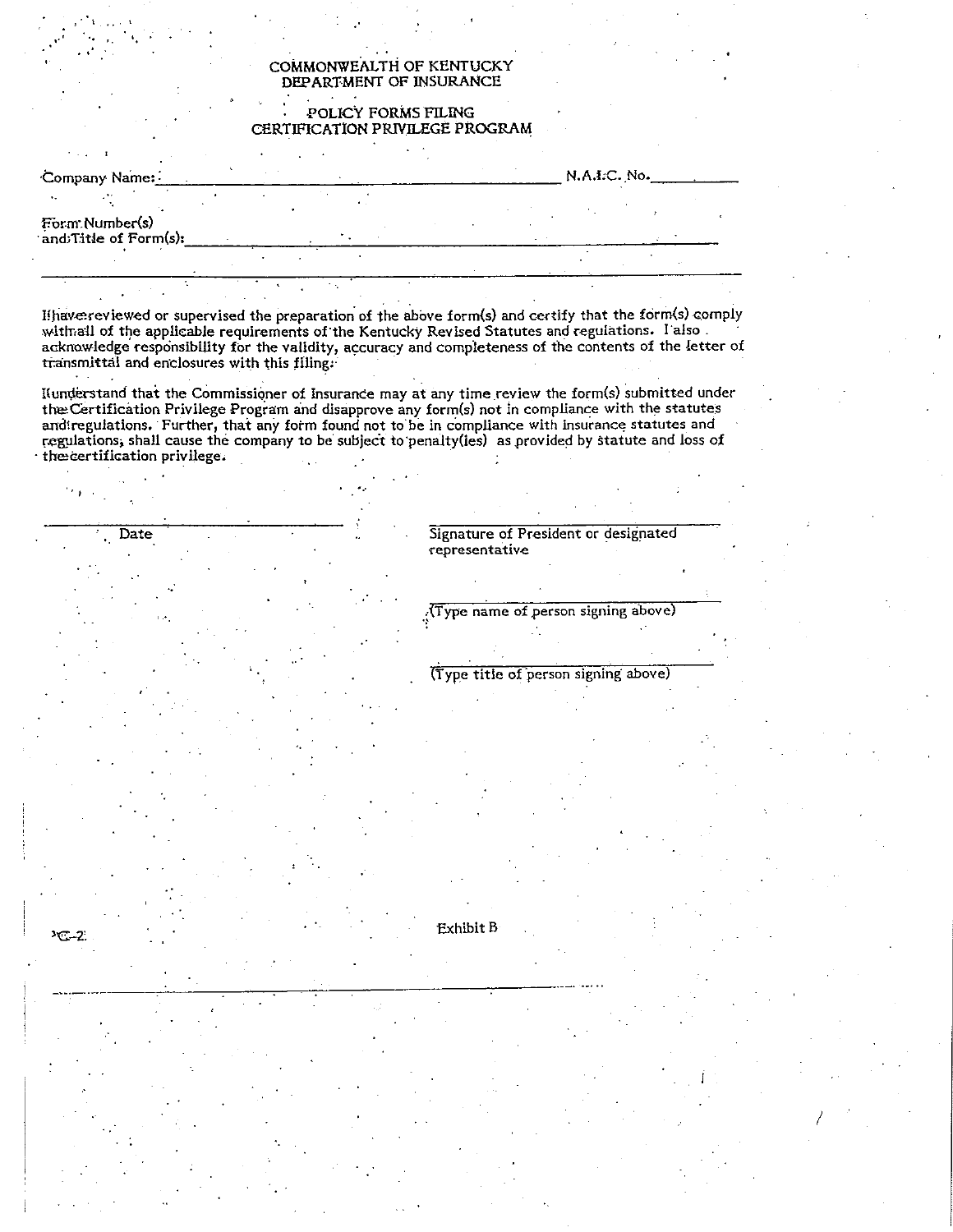#### COMMONWEALTH OF KENTUCKY DEPARTMENT OF INSURANCE

#### LIFE AND ANNUITY FILINGS ACTUARIAL CERTIFICATION FORM A

| Company Name:                                     |  |  | N.A.I.C. |  |
|---------------------------------------------------|--|--|----------|--|
| Form number(s) to which this certificate applies: |  |  |          |  |
|                                                   |  |  |          |  |
|                                                   |  |  |          |  |
|                                                   |  |  |          |  |

I have prepared or supervised the preparation of the actuarial formulae for the above policy(ies). I certify that the nonforfeiture benefits for these policy(ies), for every age and face amount combination, taking into con

Date

 $PC-3$ 

Signature of Actuary

(Type name of person signing above)

(Type title of person signing above)

Exhibit B